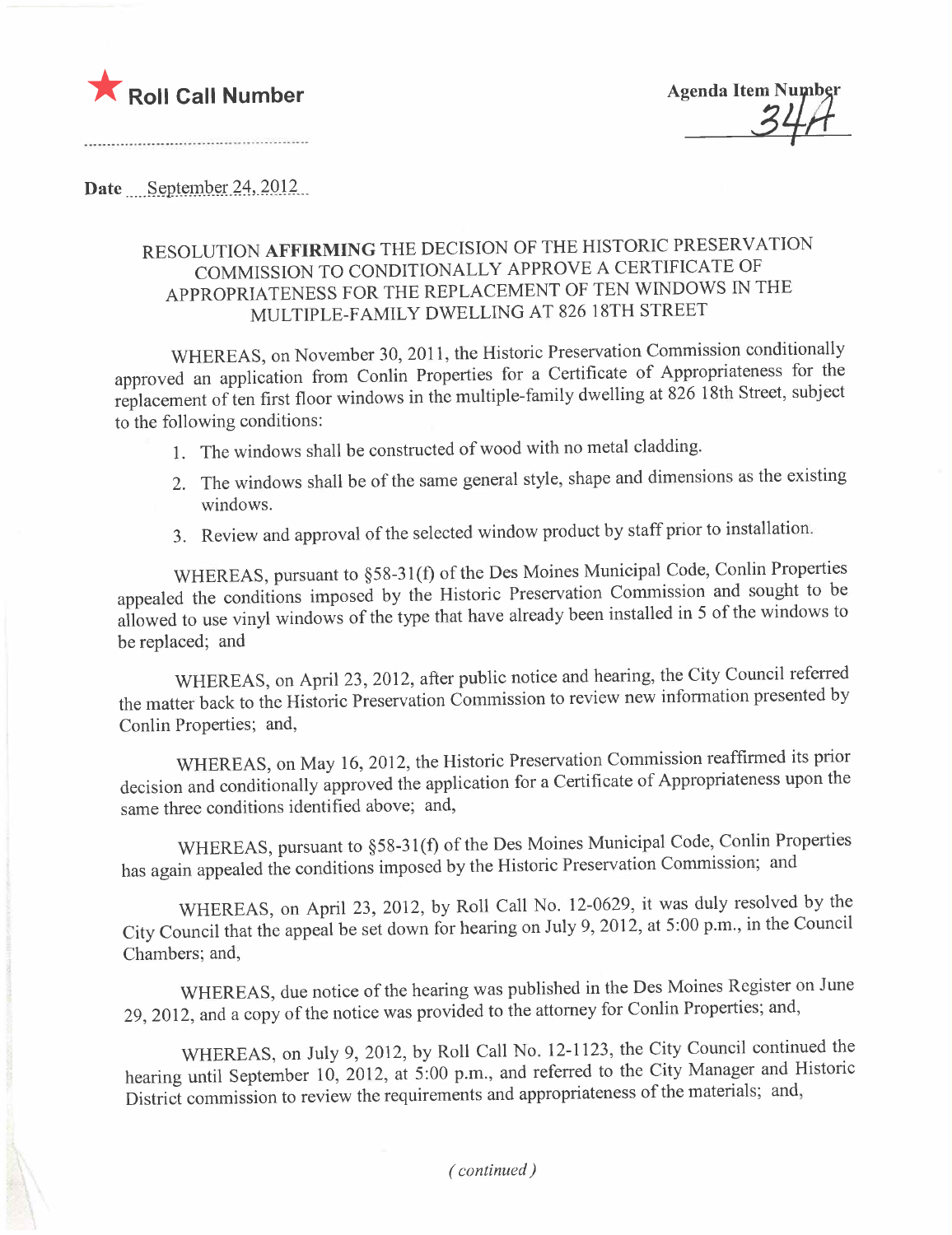

34 A

-2-

## Date September 24,  $2012$

WHEREAS, On September 10, 2012, by Roll Call No. 12-1453, the City Council continued the hearing until September 24, 2012, at 5 :00 p.m., and directed the City Manager to report on the 10-year history of tax values in the Sherman Hil area; to work with Jack Porter to provide information on how vinyl windows are used across the country; and, to receive information from Mr. Conlin regarding wood-grain vinyl products; and,

WHEREAS, in accordance with the published notice, those interested in the issuance of the Certificate of Appropriateness, both for and against, have been given opportunity to be heard with respect thereto and have presented their views to the City Council; and,

WHEREAS, Section 303.34(3) of the Iowa Code and Section 58-31(f) of the Des Moines Municipal Code provide that on an appeal such as this, the City Council shall consider whether the Historic Preservation Commission has exercised its powers and followed the guidelines established by the law and ordinance, and whether the Commission's decision was patently arbitrary or capricious; NOW THEREFORE,

BE IT RESOLVED, by the City Council of the City of Des Moines, Iowa, as follows:

- 1. The public hearing on the appeal is hereby closed.
- 2. The City Council hereby finds that the decision of the Historic Preservation Commission approving a Certificate of Appropriateness for the replacement of ten windows in the multiple-family dwelling at 826 18th Street is not arbitrary or capricious and should be upheld.
- 3. The City Council hereby finds that the decision of the Historic Preservation Commission to require the replacement windows to satisfy the three conditions identified above was NOT patently arbitrary or capricious for the following reasons:
	- a) The conditions of approval are consistent with the Architectural Guidelines for Building Rehabiltation in Des Moines' Historic Districts and are consistent with past actions of the Commission for both investor-owned and owner-occupied properties.
	- b) The guidelines state that "any replacement windows should duplicate the original window in type, size and materiaL." Design guidelines by nature eliminate some design and material options that may be lower in cost.
	- c) Although the City has ordered the repair or replacement of portions of the windows in question, that order did not excuse the applicant from repairing or replacing the windows in a manner that conforms with the requirements of Article II - Historic Districts, in Chapter 58 - Historical Preservation, in the City Code and the guidelines identified above.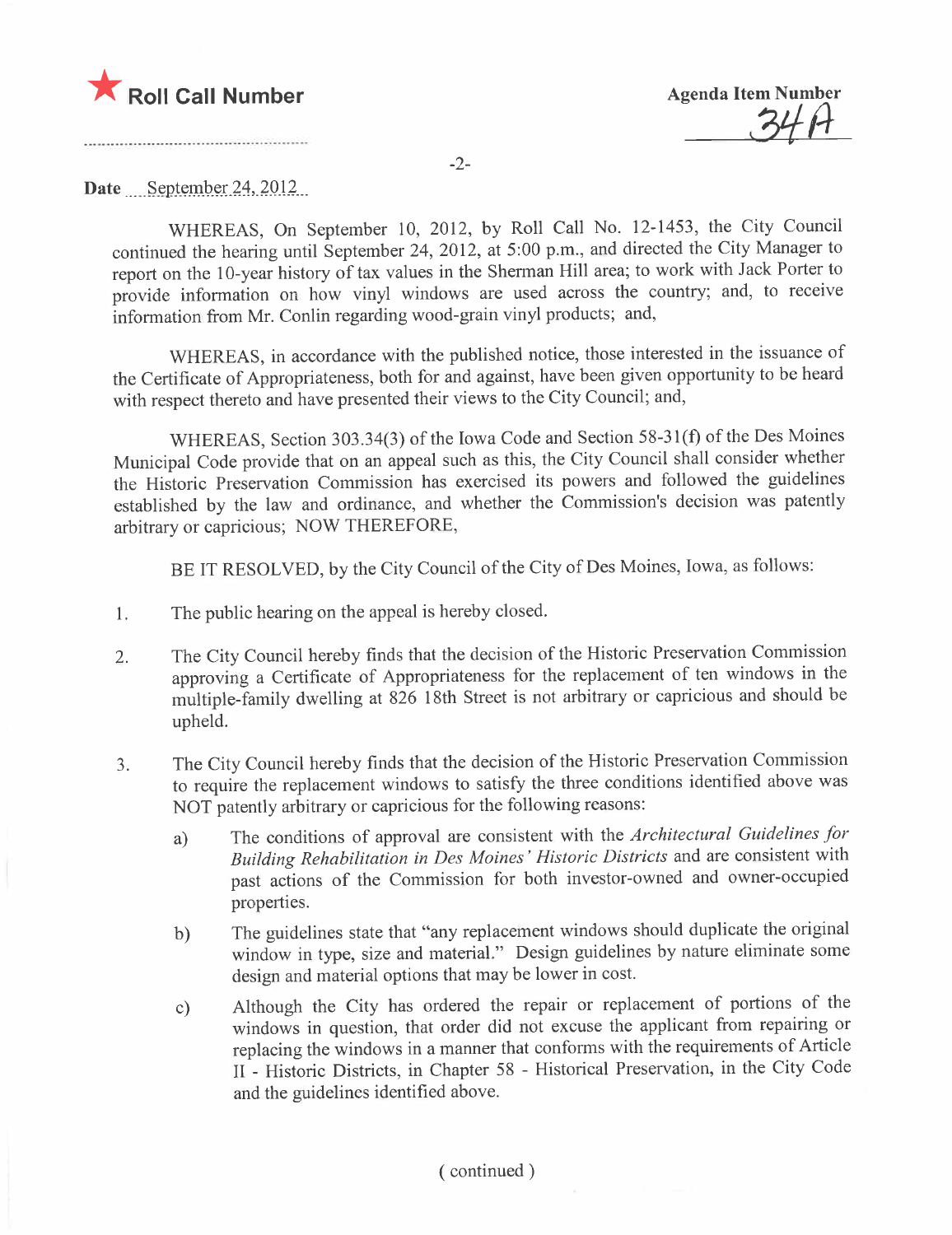

## Windows

Rehabilitation Standard No. 6 - Part 1 Rehabilitation Standard NO.6 - Part 1 Rehabilitation Standard No. 6: Deteriorated historic features shall be repaired rather than replaced. Replacement of missing features shall be substantiated by documentary, physical, or pictorial evidence. Rehabilitation Standard No.6: Deteriorated historic features shall be repaired rather than replaced. Replacement of missing features shall be substantiated by documentary, physical, or pictorial evidence. Where the severity of deterioration requires replacement of a distinctive feature, the new feature shall Where the severity of deterioration requires replacement of a distinctive feature, the new feature shall match the old in design, color, texture, and other visual qualities and, where possible, materials. match the old in design, color, texture, and other visual qualities and, where possible, materials,



historic windows. The addition of a storm window, weatherstripping, and proper maintenence is much more cost effective historic windows. The addition of a storm window, weatherstripping, and proper maintenence is much more cost effective Many historic buildings can achieve higher levels of energy efficiency simply by maintaining and repairing their exisiting Many historic buildings can achieve higher levels of energy efficiency simply by maintaining and repairing their exisiting than replacement, and can yield better energy efficiency than a double-paned, thermal replacement window. than replacement, and can yield better energy efficiency than a double-paned, thermal replacement window.

Vinyl replacement windows are not 'green'. They contain PVC (poly vinyl choride) which creates toxic by-products from their manufacture Vinyl replacement windows are not 'green'. They contain PVC (poly vinyl choride) which creates toxic by-products from their manufacture and can emit harmful gases into your home. and can emit harmful gases into your home.

Always repair rather than replace. New windows often have a life of around 20 years, while historic windows in good repair can last centu-Always repair rather than replace. New windows often have a life of around 20 years, while historic windows in good repair can last centuries. Even new wood will not have the density and strength of the old wood, so it is always best to repair rather than replace whenever posries. Even new wood wil not have the density and strength of the old wood, so it is always best to repair rather than replace whenever possible.

Closing or shrinking window openings is not an effective way to improve energy savings. Decreasing the amount of natural daylight Closing or shrinking window openings is not an effective way to improve energy savings. Decreasing the amount of natural daylight creates an increased demand for artificial lighting, which give off more heat and can have the reverse result of increasing energy bills. creates an increased demand for artificial lighting, which give off more heat and can have the reverse result of increasing energy bills.

weatherization projects, including adding insulation in the attic and maintaing fireplace dampers, can save building owners as much as several Windows are generally not the main culprit of energy loss. Only 10 - 25% of energy loss actually comes from windows. Most often simple weatherization projects, including adding insulation in the attic and maintaing fireplace dampers, can save building owners as much as several windows are generally not the main culprit of energy loss. Only 10 - 25% on energy loss actually culprit of the main culprit of the main culprit of the main culprit of the main culprit of the main culprit of the generally hundred dollars per year on energy bills. hundred dollars per year on energy bils.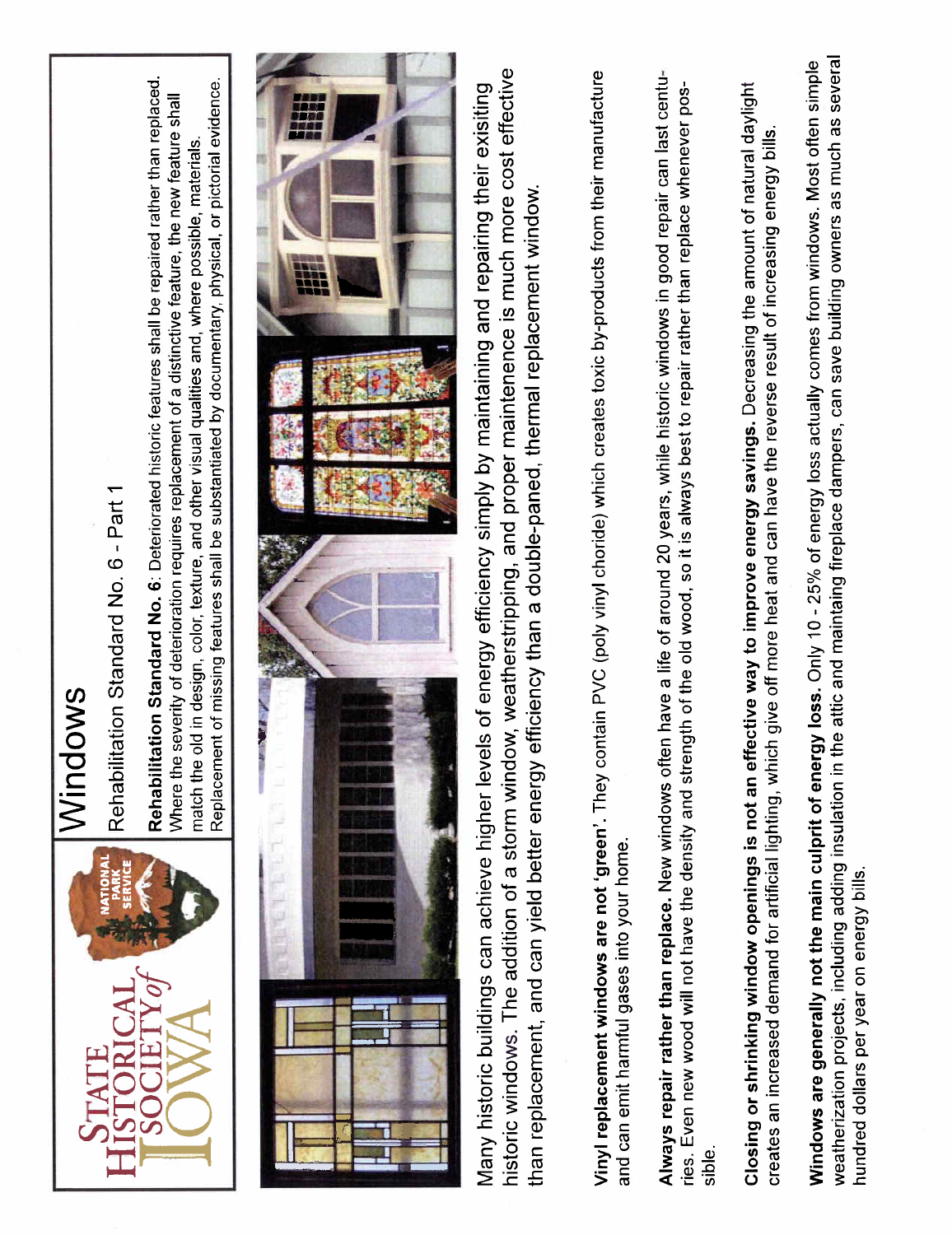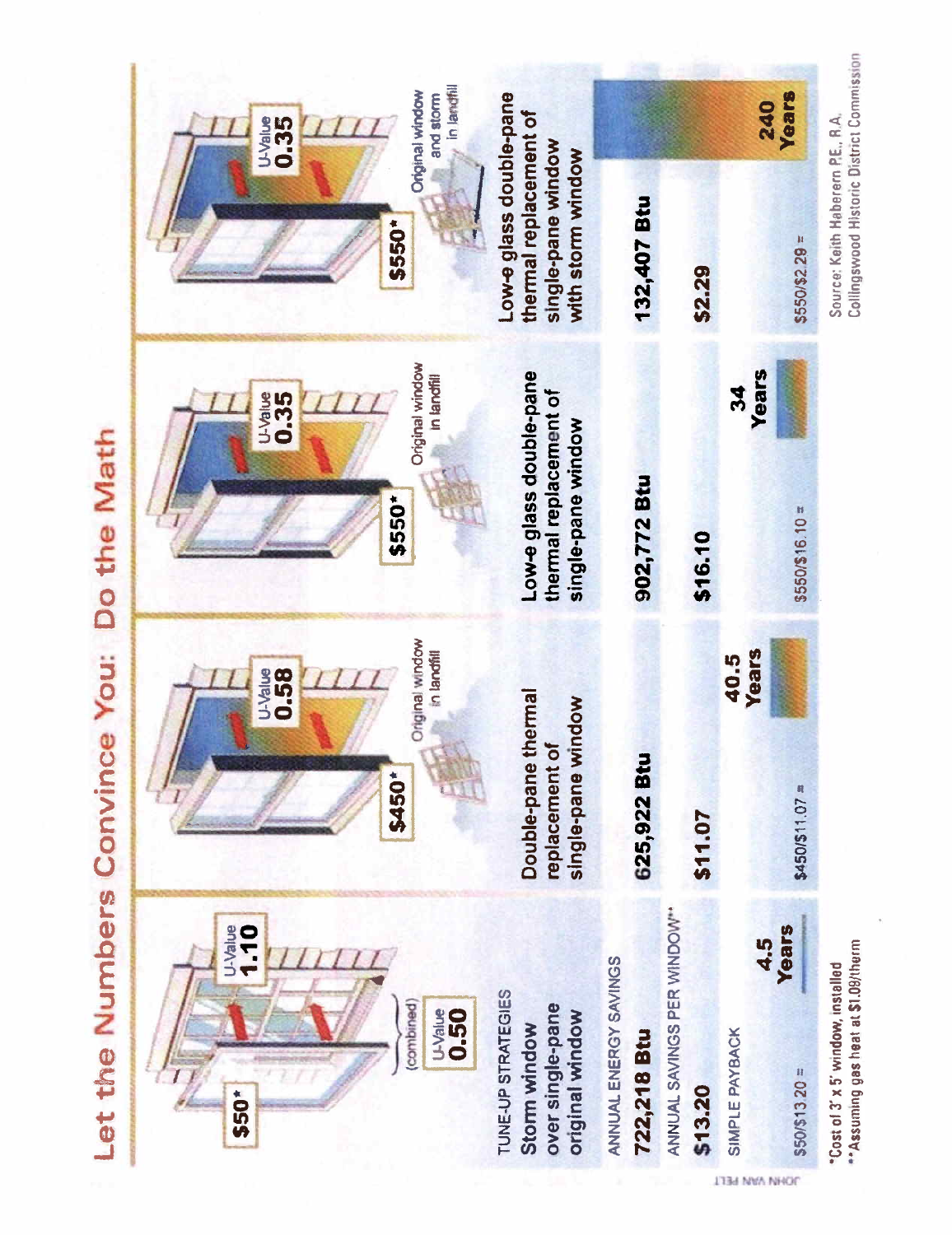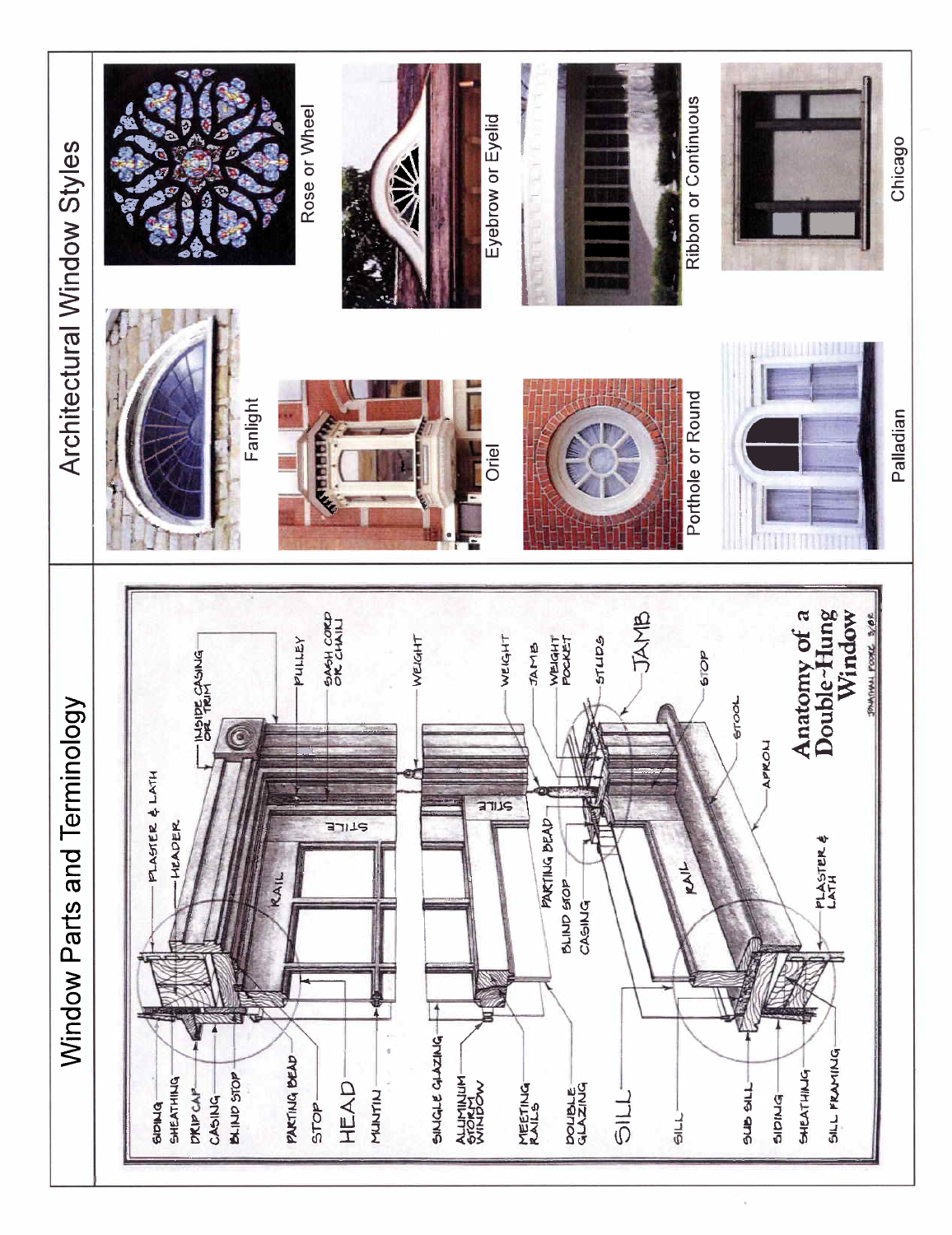